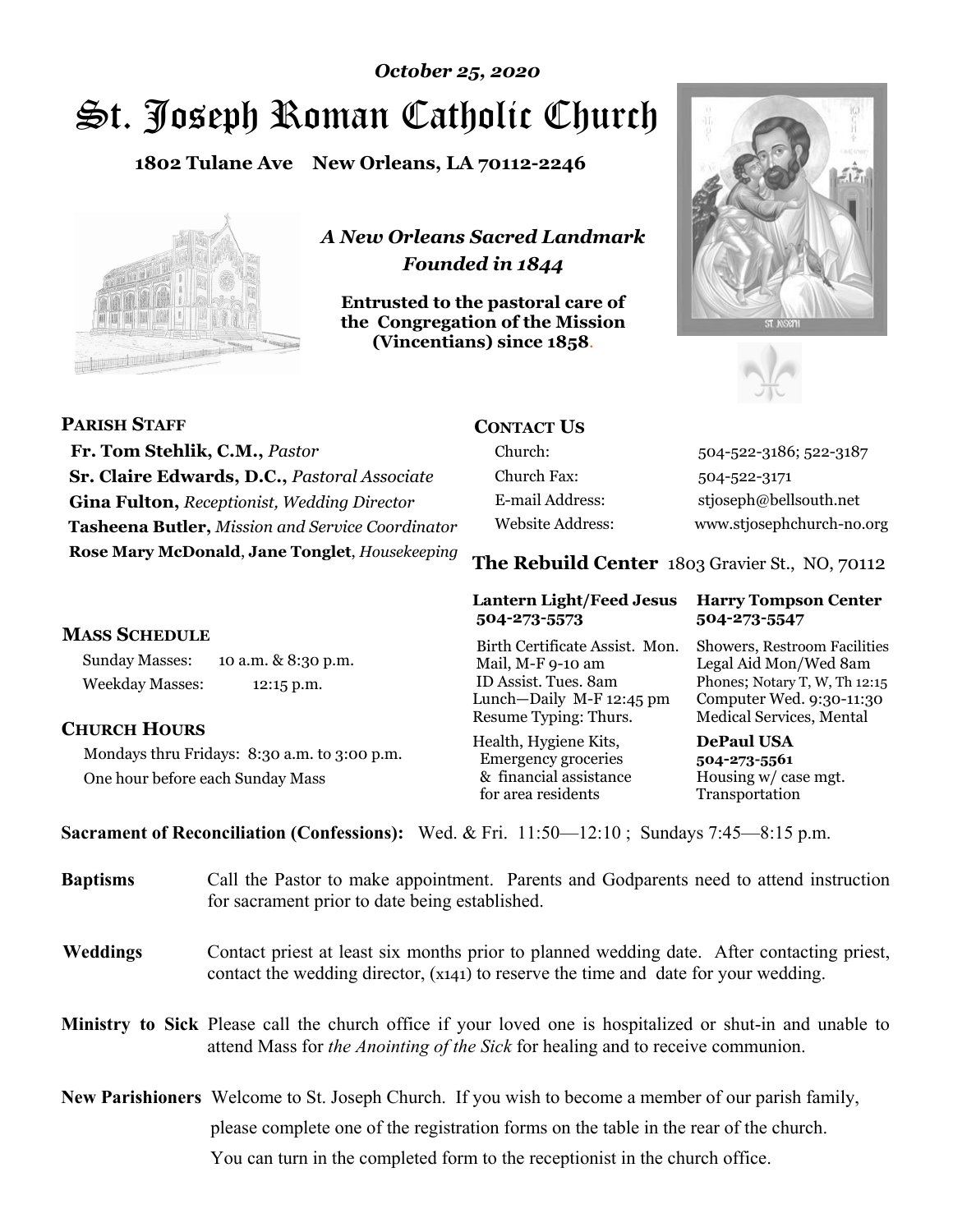## **The Thirtieth Sunday of Ordinary Time Contract Contract Contract Contract Contract Contract Oct. 25, 2020**



 **10:00 am Mary Cambie +; Marshall Vaughn +; Jonathan Lanza +**

 **8:30 pm Parishioners & Benefactors; Jean Franklin +** 

| Monday, October 26, 2020—                                          | <i>Oct.</i> 25, One in Faith #1122<br>Sunday,                    |  |
|--------------------------------------------------------------------|------------------------------------------------------------------|--|
| 12:15 pm Shirlanda Joseph +; Souls in Purgatory; BVM               | READINGS FOR THE WEEK                                            |  |
| Tuesday, October 27, 2020—                                         | Mon.: Eph 4:32 - 5:8; Ps 1:1-4, 6; Lk 13:10-17                   |  |
| 12:15 pm Philippa D'Alfonso                                        | Tuesday: Eph 5:21-33; Ps 128:1-5; Lk 13:18-21                    |  |
| Wednesday, October 28, 2020—Ss. Simon & Jude                       | Wed.: Eph 2:19-22; Ps 19:2-5; Lk 6:12-16                         |  |
| 12:15 pm Phyllis Chauvin; Thomas Brennan +                         | Thurs.: Eph 6:10-20; Ps 144:1-10; Lk 13:31-35                    |  |
| Thursday, October 29, 2020—                                        | Friday: Phil 1:1-11; Ps 111:1-6; Lk 14:1-6                       |  |
| 12:15 pm Fr. Anthony Netikat; Fr. Francis Peninno +;               | Saturday.: Phil 1:18-26; Ps 42:2- 5; Lk 14:1, 7-11               |  |
| Friday, October 30, 2020-<br>12:15 pm Pat Nelson +; Susan Spalutto | Sunday: Rv 7:2-4, 9-14; Ps 24:1-6;<br>1 Jn $3:1-3$ ; Mt $5:1-12$ |  |

**YOUR PRAYERS ARE ASKED FOR THE FOLLOWING PARISHIONERS , WHO ARE IN NEED OF HEALING:** 

 Dorothy Alexander, Jorge Arzuaga, Beatrice Augustin, Anthony Blaise, Clarke Bordelon, Lawrence & Mamie Brown, Angelle Campbell; John & Cindi Caron, Julianna Chevalier; Sue Dakote, Mary Duet, John & Kathleen Gebbia, Sylvia Daily-Powell, Joseph Delay, Terry Eggleston, Linda Elwood, Heather Faircloth, Frances Fiegler, Darrell & Ramona Ford, Donald Frazier, June & Mark Eiserloh, Shirley Gaither, Roselyn Hansen, John Hakanson, Sarah Hollier-Watkins, Marvin Johnston, Jim Karam, Bill Kroetz, Ken & Bette Kussman, Nowell Lacking, Landy Lanza, James Leung, Andrew Marino, Sara Marino, Karen McCoy, Donna Moore, Maura O'Donovan, CHF, Tina Roderfeld, Bernie Saul; Pippy Sanders, Louise Sonnier, Mel & Gaspar Schiro; Theard Simms, Fr. Tom Stehlik, CM, Virginia Stehlik, Malcolm Taylor, Jane Tonglet, Fritz & George Tripkovich, Corliss Truhill; Georgiana Prevost, Marion Vaughn, Juanita Ware, Cathleen Ward, Warren Webster, Mary Willis, Lynn Williams, C & JA Slocum.

These last Sundays we have heard Jesus defend his care of the sick and sinners to the Elders and Chief Priests in the Temple area of Jerusalem who criticized him for his mission and ministry. A week ago, Sunday, I asked how it is that people, then and now, who have good intentions to serve God, could not only disregard that responsibility, but even hurt the people entrusted to their care or push them away from God. Last week scandalous news came out against priests of our Diocese, and when it did, I prayed as to what I might say on Sunday to people at Mass.

The prayer that came out in me before and on Sunday was the prayer of tears. The harm done to the Church and the sacred symbols that were disrespected represent all that Jesus gave his life for and what priests and ministers lay down their lives for every day. The scandalous actions hurt the faithful, the victims, the priest himself, and even those who are not in the church who wonder how something like this can happen.

I wept. I was sad, hurt, disappointed and ashamed. I remembered that Jesus wept in the Gospel. He wept when the spirit of someone he loved had died. I wept like Jesus at the beginning of Mass in the face of sin, scandal and pain. In the prayers that begin the Mass asking for mercy and forgiveness, I also remembered that Jesus continued to serve the Father with faith, hope and love for a broken world.

Faithful Citizenship: What Does It Mean to *Form My Conscience*? As Catholics we are called to act and vote with properly formed consciences. Having a properly formed consciences when exercising our civic responsibility and right to vote is especially important as we are called to witness our faith in public, but how do we form our conscience? Forming a conscience is a life-long task, and the *Civilize It* campaign from the USCCB has created a useful tool for doing so. Included in the handout is the following: Study Scripture and the teaching of the Church, Examine the facts to discern important matters, Pray and Reflect on the will of God, Seek prudent advice, Regularly make an examination of conscience to recognize sin and our need for conversion.

CCRNO welcomes Sr. Briege McKenna for a Healing Mini-Conference, November 13-14, 2020, at St. Angela